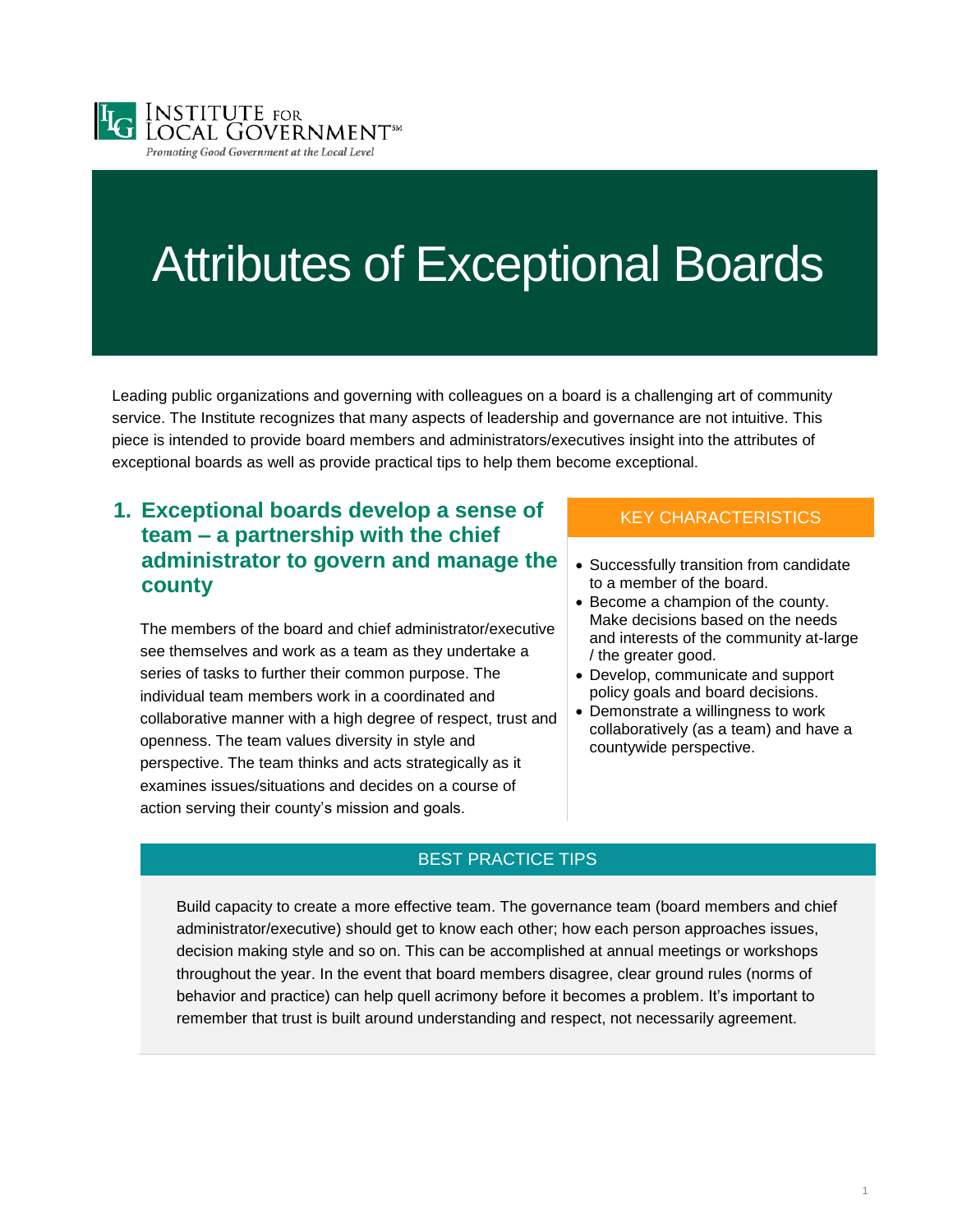# **2. Exceptional boards have clear roles and responsibilities that are understood and adhered.**

Exceptional boards understand their role is to serve as policy maker - to represent the values, beliefs and priorities of their community while serving in the community's best interest. They carry out a variety of responsibilities including: developing and adopting a vision for the county; focusing and aligning plans, policies, agreements and budgets in furtherance of this vision; and holding themselves and the chief administrator/executive accountable for results.

Exceptional boards understand that the chief administrator/executive is responsible for the day-to-day operations of the county. The chief administrator/executive is responsible for undertaking and accomplishing the policy objectives of the board. Exceptional boards recognize the subject matter expertise of staff and utilize their knowledge and experience to guide and inform decision making.

## KEY CHARACTERISTICS

- Understand the role of local government and their responsibilities.
- Know their role to set vision and policy, avoid micromanagement.
- Board members should strive to be informed about the issues facing the county and be prepared to ask questions of staff and each other.

#### BEST PRACTICE TIPS

Create a shared understanding of the chief administrator/executive's role and the board's expectations to optimize the working relationships. This shared understanding is informed by local charter and ordinance provisions that provide the overall framework for the relationship. The board should make time to have conversations during retreats and or study sessions to define and/or reveal and refine their role and responsibilities. Since role clarity between the board and chief administrator/executive is critical to mutual success, having clear protocols helps avoid misunderstandings.

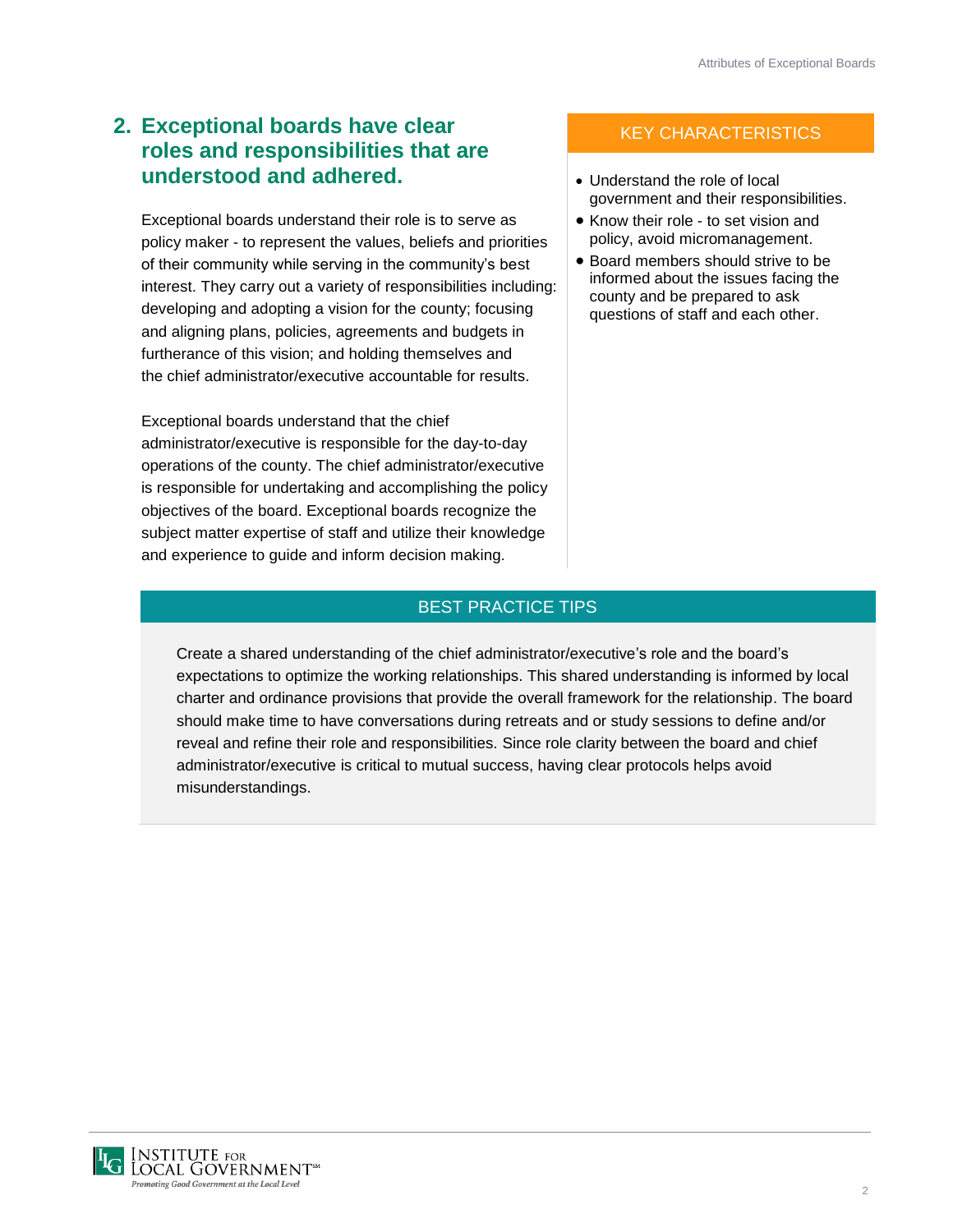# **3. Exceptional boards honor the relationship with staff and each other**

Exceptional boards understand that a good working relationship with staff is vital to successful operation of the county. Exceptional boards treat each other and staff with dignity and respect. They act with civility and a high level of professional decorum. Board members build trust by not playing the "gotcha game" and strive to have a no secrets, no surprises approach as an operating norm. Finally, they respect the diversity of styles and perspectives among their colleagues and staff and are open to new ideas.

## KEY CHARACTERISTICS

- Board members have the ability to respectfully disagree (to disagree without being disagreeable). They are able to leave it at the dais; debates are about policy, not personality.
- Exceptional board members reflect positive decorum/model of leadership by providing respectful tone with colleagues.
- Establish a set of behaviors ahead of time, potentially documented in a code of conduct, to help promote civility and respect.

## BEST PRACTICE TIPS

Set board priorities and strategic goals at an annual meeting; these goals and priorities are a tool to guide the chief administrator/executive and staff on where to focus their efforts. This annual meeting provides time for the board to reflect on community priorities as well as offer an opportunity to discuss their decorum and their relationship among each other and the relationship between the chief administrator/executive, staff and the board.

## **4. Exceptional boards routinely conduct effective meetings**

Open and public meetings are central to democratic decision-making. Exceptional boards master the art of effective meetings. They develop and adhere to meeting protocols and processes. They spend time planning and organizing the agenda with the aim of having a more focused meeting. They allocate the board's time and energy appropriately (focused on the board's role and responsibilities) and meeting short- and long-term priorities. They honor the public's participation and engagement and they generally start on time and are held during reasonable hours.

Exceptional boards use public meetings not only for their intended purpose, information sharing and decision-making, but they also use the meeting to demonstrate respect and

## KEY CHARACTERISTICS

- Board members are respectful of each other, the public and everyone's time.
- Board members use engaging body language as a way to demonstrate respect.
- Issues are not personalized, thoughtful dialogue is the objective.
- Agenda packets are read, board members come prepared and have an open mind.
- Respect is demonstrated for varied opinions.
- Everyone strives to be civil and act with decorum.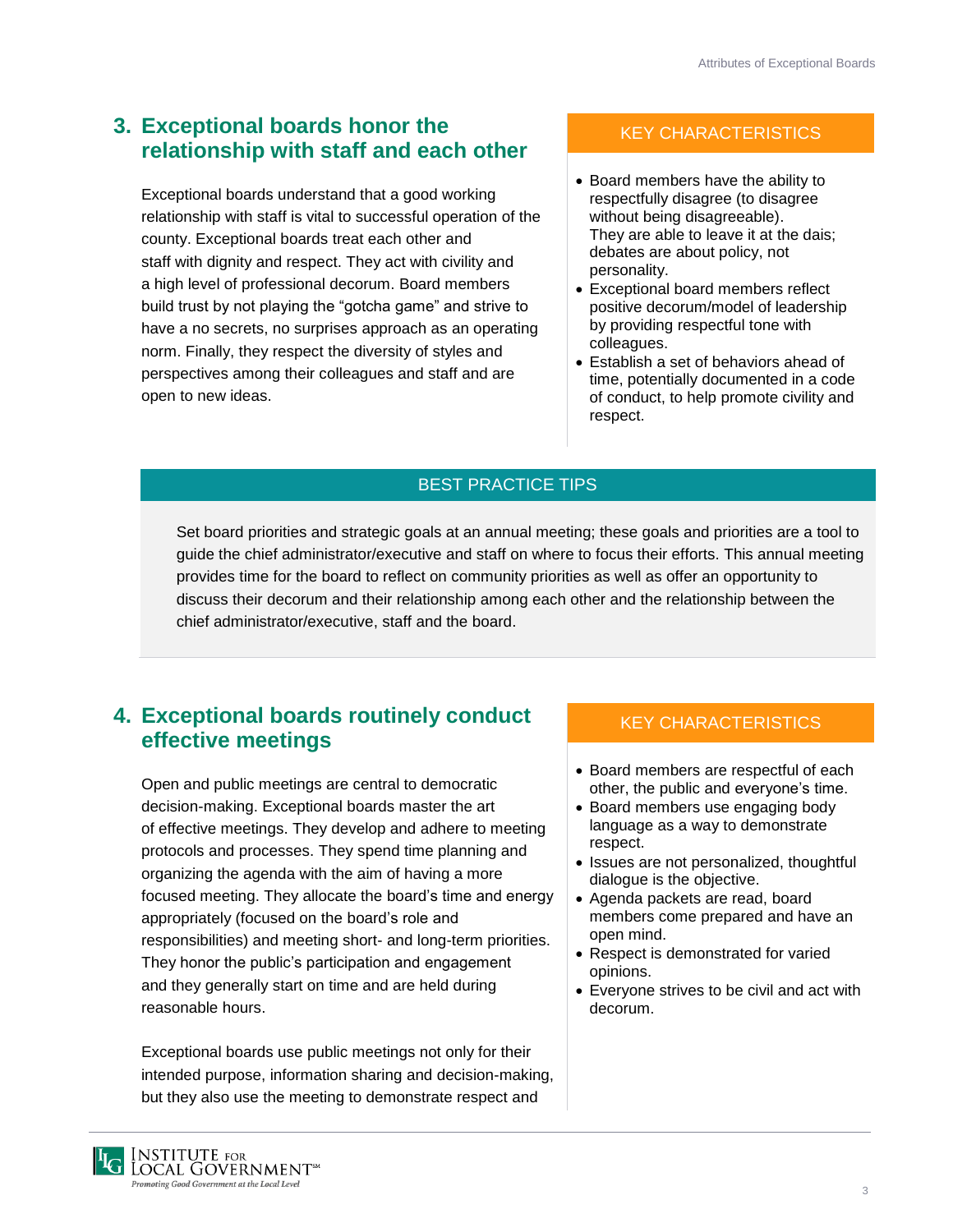civility for each other, staff and the public. Exceptional board members prepare in advance of the meeting, remain focused on the county goals and objectives and mindful of their role and responsibilities.

#### BEST PRACTICE TIPS

Develop and adopt (with regular reviews and updates), guidelines for conducting meetings and making decisions. These governance protocols typically address meeting procedures (agenda preparation, how to put issues on the agenda, debate and voting procedures (parliamentary rules) and standards of decorum (civility). As part of a regular self-assessment, boards should evaluate their meetings and their effectiveness and adjust behavior and practices for better results.

## **5. Exceptional boards hold themselves and the county accountable**

Exceptional boards operate openly, ethically and work to engage the community in a myriad of decisions impacting the prosperity and well-being of their community. Toward that end, exceptional boards consistently provide short- and long-term strategic direction and goals, as well as provide budget, program and policy oversight.

Exceptional boards hold themselves accountable for the conduct, behavior and effectiveness of the governing body. They establish clear priorities and goals and hold the chief administrator/executive accountable for results. Finally, they embrace accountability as a process and tool to calibrate ongoing efforts to address and meet policy and program objectives.

### KEY CHARACTERISTICS

- Board members operate ethically and with integrity.
- Boards conduct team building / goal setting exercise to track progress towards mutually agreed upon goals.
- Boards take responsibility for the results (good and bad).
- Boards celebrate success.
- Board members hold themselves responsible for adhering to operating protocols and codes of conduct.

#### BEST PRACTICE TIPS

Annually evaluate board and chief administrator/executive performance toward achieving the county's priorities and goals (consider having this be part of an annual goal setting meeting). Boards should consider assessing its own behavior and effectiveness as part of its annual self-assessment.